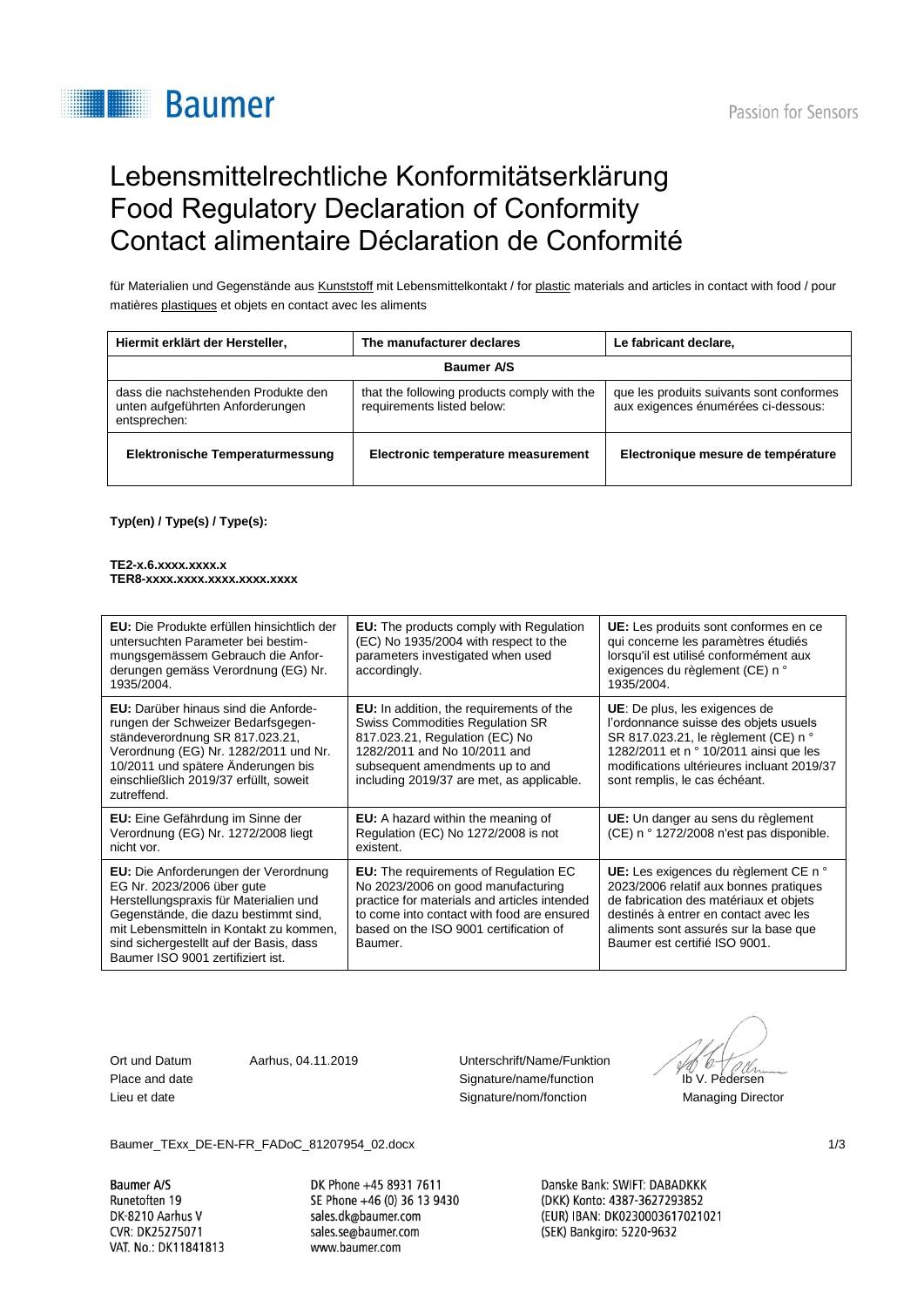# **Baumer**

## Lebensmittelrechtliche Konformitätserklärung Food Regulatory Declaration of Conformity Contact alimentaire Déclaration de Conformité

für Materialien und Gegenstände aus Kunststoff mit Lebensmittelkontakt / for plastic materials and articles in contact with food / pour matières plastiques et objets en contact avec les aliments

| <b>EU:</b> Spezifikation zur Verwendung des                                                                                                                                            | EU: Specification for use of the material or                                                                                                                 | UE: Spécifications pour l'utilisation du                                                                                                                                                              |
|----------------------------------------------------------------------------------------------------------------------------------------------------------------------------------------|--------------------------------------------------------------------------------------------------------------------------------------------------------------|-------------------------------------------------------------------------------------------------------------------------------------------------------------------------------------------------------|
| Materials oder Gegenstandes:                                                                                                                                                           | article:                                                                                                                                                     | matériel ou d'objet:                                                                                                                                                                                  |
| Art oder Arten von Lebensmitteln, die                                                                                                                                                  | Type or types of foods that come into                                                                                                                        | Type Ou types d'aliments qui entrent en                                                                                                                                                               |
| damit in Berührung kommen (soll(en):                                                                                                                                                   | contact with:                                                                                                                                                | contact avec:                                                                                                                                                                                         |
| Simulant A: $10\%$ ethanol. $4h/80^{\circ}$ C                                                                                                                                          | Simulant A: $10\%$ ethanol. $4h/80^{\circ}$ C                                                                                                                | Simulant A: $10\%$ ethanol. $4h/80^{\circ}$ C                                                                                                                                                         |
| Simulant B:3% acetic acid, 4h / 100°C                                                                                                                                                  | Simulant B:3% acetic acid, $4h/100^{\circ}$ C                                                                                                                | Simulant B:3% acetic acid, 4h / 100°C                                                                                                                                                                 |
| Simulant D2: olive oil, 2h / 175 °C                                                                                                                                                    | Simulant D2: olive oil, 2h / 175 °C                                                                                                                          | Simulant D2: olive oil, 2h / 175 °C                                                                                                                                                                   |
| Simulant: isooctane, 30h / 60 °C                                                                                                                                                       | Simulant: isooctane, 30h / 60 °C                                                                                                                             | Simulant: isooctane, 30h / 60 °C                                                                                                                                                                      |
| Die Beurteilung beruht unter Anwendung                                                                                                                                                 | The evaluation is based on application of                                                                                                                    | L'évaluation est basée sur l'application                                                                                                                                                              |
| eines Verhältnisses Oberflächen zu                                                                                                                                                     | a surface to volume ratio of 6 dm <sup>2</sup> per 1 kg                                                                                                      | d'une surface par rapport au volume de 6                                                                                                                                                              |
| Volumen von 6 dm <sup>2</sup> je 1 kg Lebensmittel.                                                                                                                                    | of food.                                                                                                                                                     | $dm2$ pour 1 kg de nourriture.                                                                                                                                                                        |
| EU: Die folgenden Beschränkungen sind                                                                                                                                                  | <b>EU:</b> The following restrictions are                                                                                                                    | <b>UE:</b> Les restrictions suivantes sont                                                                                                                                                            |
| eingehalten:                                                                                                                                                                           | observed:                                                                                                                                                    | respectées:                                                                                                                                                                                           |
| Für alle Simulanten außer D2: $10 \pm 2$ mg<br>/ dm 2 und 60 $\pm$ 12 mg / kg Lebensmittel<br>Für simulant D2 (Olivenöl): $10 \pm 3$ mg /<br>dm 2 und 60 $\pm$ 20 mg / kg Lebensmittel | For all simulants except D2: $10 \pm 2$<br>mg/dm2 and $60 \pm 12$ mg/kg food<br>For simulant D2 (olive oil): $10 \pm 3$ mg/dm2<br>and $60 \pm 20$ mg/kg food | Pour tous les stimulants, à l'exception<br>D2: $10 \pm 2$ mg / dm2 et $60 \pm 12$ mg / kg<br>d'aliment.<br>Pour simulants D2 (huile d'olive): $10 \pm 3$<br>mg / dm2 et 60 $\pm$ 20 mg / kg d'aliment |
| <b>EU:</b> Funktionelle Barriere:                                                                                                                                                      | <b>EU:</b> Functional Barrier:                                                                                                                               | UE: barrière fonctionnelle:                                                                                                                                                                           |
| Es wird keine funktionelle Barriere<br>verwendet.                                                                                                                                      | There is no functional barrier used                                                                                                                          | Il n'y a pas de barrière fonctionnelle<br>utilisée.                                                                                                                                                   |

Ort und Datum Aarhus, 04.11.2019 Unterschrift/Name/Funktion Place and date **Signature/name/function** Ib V. Pedersen Lieu et date Signature/nom/fonction Managing Director

Baumer\_TExx\_DE-EN-FR\_FADoC\_81207954\_02.docx 2/3

**Baumer A/S** Runetoften 19 DK-8210 Aarhus V CVR: DK25275071 VAT. No.: DK11841813 DK Phone +45 8931 7611 SE Phone +46 (0) 36 13 9430 sales.dk@baumer.com sales.se@baumer.com www.baumer.com

Danske Bank: SWIFT: DABADKKK (DKK) Konto: 4387-3627293852 (EUR) IBAN: DK0230003617021021 (SEK) Bankgiro: 5220-9632